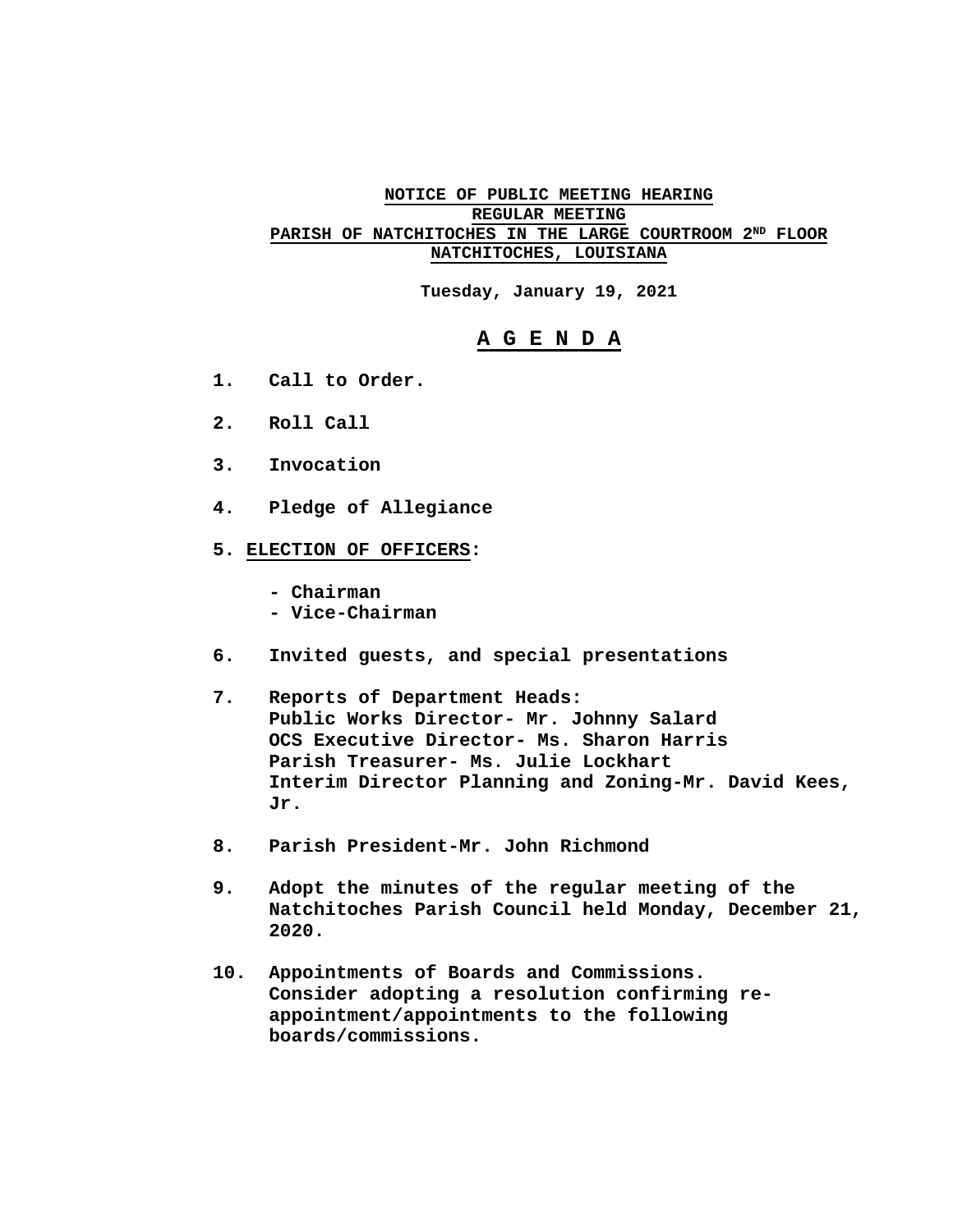**Regular Meeting January 19, 2021 Page 2.** 

- **A. Council to confirm the appointment of Mr. Anthony Moore to replace Mr. Laney Wright on the Natchitoches Parish Planning Commission.**
- **B. Council to consider confirming the reappointment of Mr. Calvin McFerrin to the Water Works District #1 Board.**
- **C. Council to consider confirming the reappointment of Mr. Felix "Clint" Perot to the Water Works District #1 Board.**
- **D. Council to consider confirming the reappointment of Mr. Ed Giering to the Water Works District #1 Board.**
- **E. Council to consider confirming the reappointment of Mr. Edward Colbert to the Water Works District #1 Board.**
- **F. Council to consider confirming the appointment of Mr. John Broussard to replace Mr. Elvin Shields on the Water Works District #1 Board.**
- **11. First Introduction of proposed Ordinances:** 
	- **A. Council to consider Introducing Ordinance 001-2021 to affect a zoning change from an Industrial-Agriculture (I-A) District to a Business-1 (B-1) District for the purpose of establishing a Cultural Center on a 3.29-acre tract of land (parcel #0040029400). The property is located in Sections 14 & 15, T10N, R6W, with a physical address of 1458 Highway 1226 in Natchitoches, as shown on the Survey attached hereto, approved by the Parish Planning Commission on January 4, 2021.**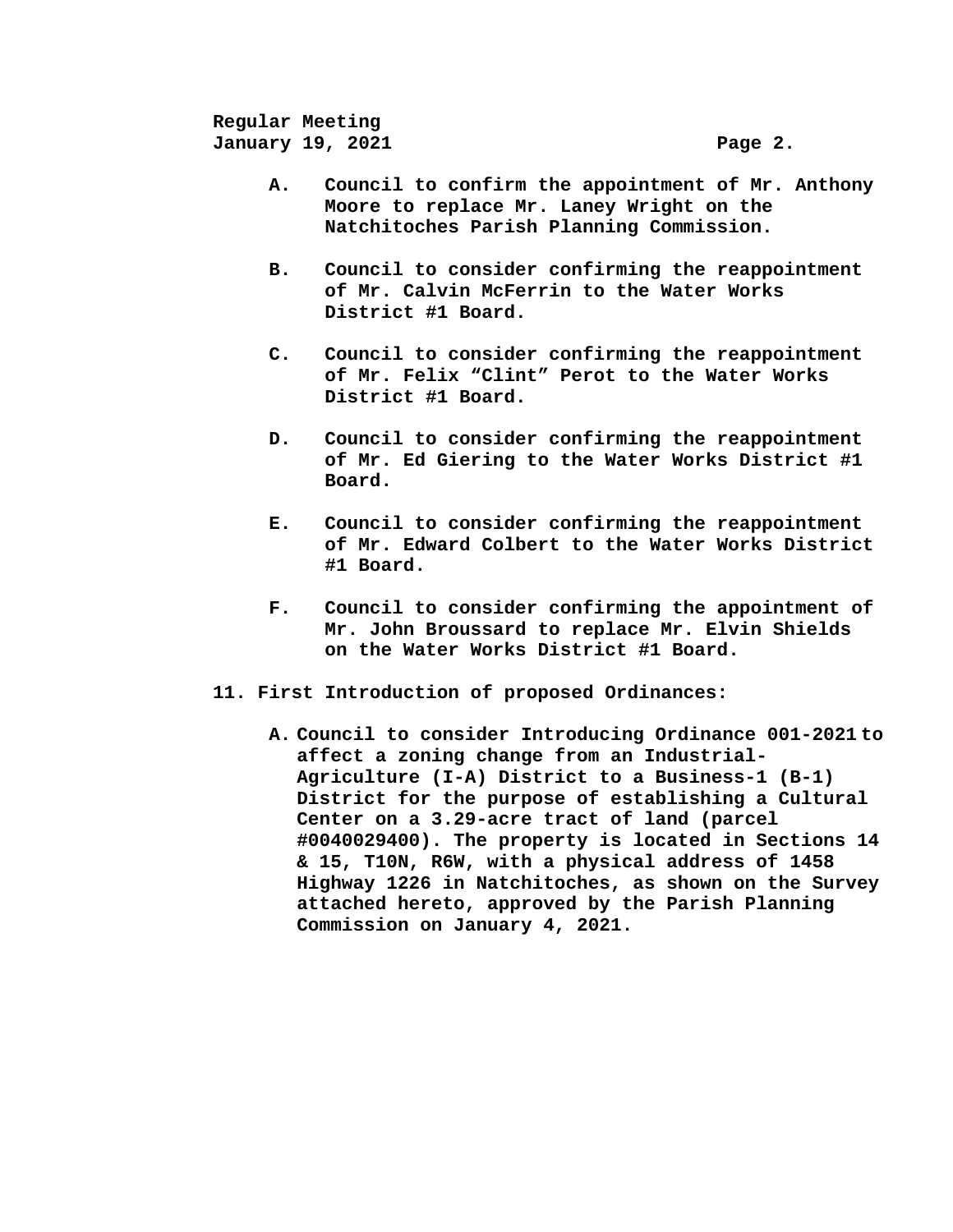**Regular Meeting January 19, 2021 Page 3.** 

**B. Council to consider Introducing Ordinance 002-2021 Establishment and Intent. Fire Prevention Bureau (sometimes hereinafter "bureau") is hereby established. It is the intent of the Bureau to prescribe regulations consistent with the provisions provided in Louisiana R.S. 40:1563 as well as regulations consistent with nationally recognized good practice for the safeguarding to a reasonable degree of life and property from the hazards of fire and explosion arising from the storage, handling and use of hazardous substances, materials, and devices, and from conditions hazardous to life or property in the use of occupancy of building or premises. The most current State of Louisiana adopted version of the fire life safety code will be the minimum code which will be utilized by the bureau.to be established.** 

**Public Hearings:** 

- **A. Council to Adopt Ordinance 020-2020 to affect a zoning exception to the I-A Industry- Agriculture District zoning classification for a 0.500-acre tract of land, parcel #0040081700, for the purpose of establishing a family cemetery. The property is situated in Section 33, T10N, R6W, along Highway 1226 in Natchitoches.**
- **B. Council to Adopt Ordinance 021-2020 for 2021 Budget Amendments for the Sales Tax Fund, Solid Waste Fund, and the Highway Fund.**

**Action on Proposed Ordinances:** 

- **A. Council to Adopt Ordinance 020-2020 to affect a zoning exception to the I-A Industry- Agriculture District zoning classification for a 0.500-acre tract of land, parcel #0040081700, for the purpose of establishing a family cemetery. The property is situated in Section 33, T10N, R6W, along Highway 1226 in Natchitoches.**
- **B. Council to Adopt Ordinance 021-2020 for 2021 Budget Amendments for the Sales Tax Fund, Solid Waste Fund, and the Highway Fund.**